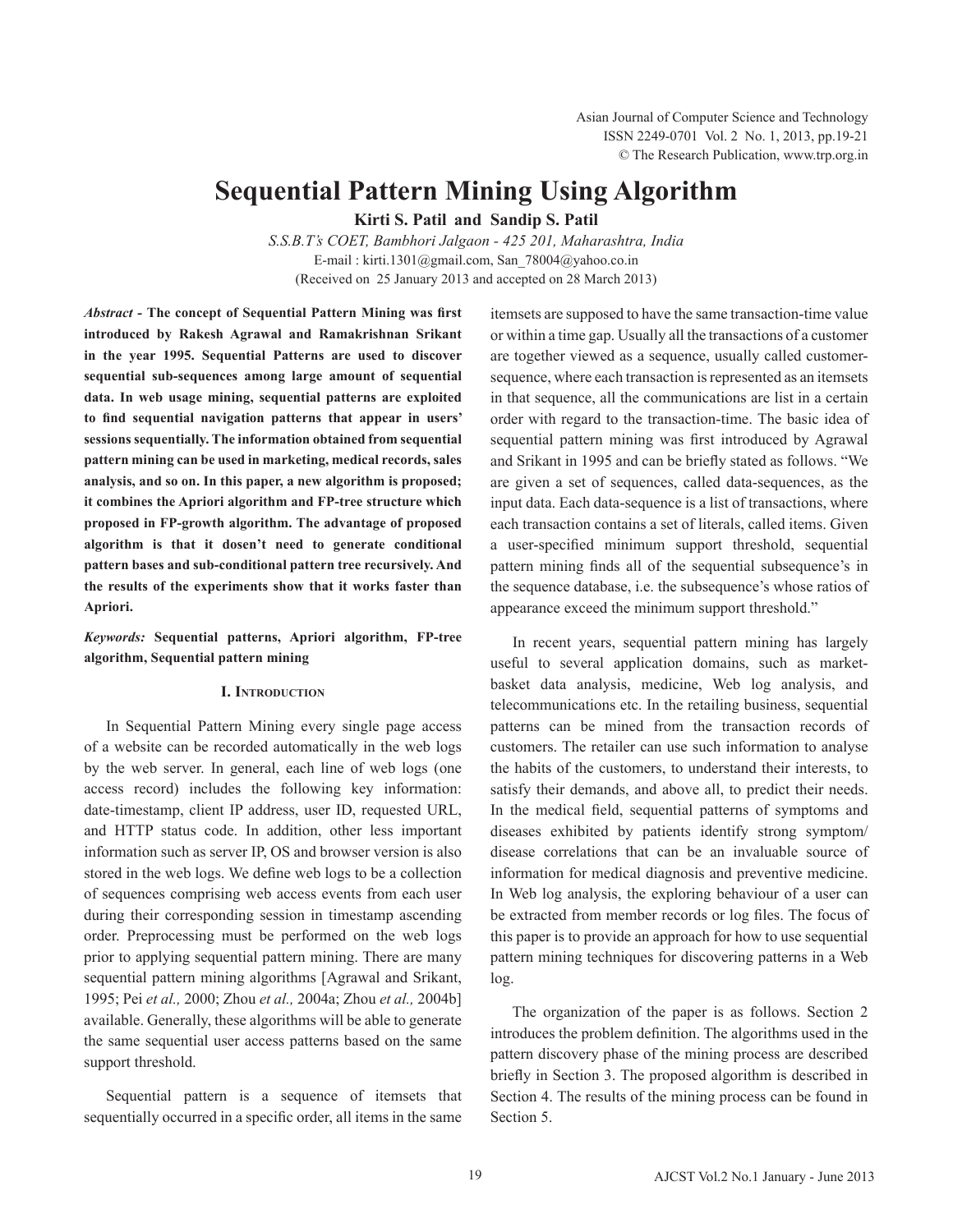## **II. Problem Definition**

 This section presents the formal definition of the problem of sequential pattern mining and its application to mining the web log.

Let I =  $\{x_1, x_2, x_3, \ldots, x_n\}$  be a set of items. An itemset X that is also called pattern is a subset of I, denoted by  $X \subseteq I$ . A transaction  $TX = (TID, X)$  is a pair, where X is a pattern and TID is its unique identifier.Atransaction TX is said to contain TY if and only if Y⊆ X. A transaction database, named TDB, is a set of transactions. The number of transactions in DB that contain  $X$  is called the support of  $X$ . A pattern  $X$  is a sequential pattern, if and only if its support is larger than or equal to s, where s is a threshold called minimum support. Given a transaction database, TDB, and a minimum support threshold, s, the problem of finding the complete set of sequential itemsets is called the sequential itemsets mining problem.

#### **III. Algorithms**

## *A. Apriori Algorithm*

 Agrawal firstly proposed the Apriori algorithm, The Apriori algorithm is the most well known association rule algorithm and is used in most commercial products. The use of support for pruning candidate itemsets is guided by the following principles.

Property 1: If an itemset is sequential, then all of its subsets must also be sequential.

Property 2: If an itemset is insequential, then all of its supersets must also be insequential.

The algorithm initially scans the database to count the support of each item. Upon completion of this step, the set of all sequential 1-itemsets, F1, will be known. Next, the algorithm will iteratively generate new candidate k-itemsets using the sequential (k-1)-itemsets found in the previous iteration. Candidate generation is implemented using a function called Apriori-gen.

To count the support of the candidates, the algorithm needs to make an additional scan over the database. The subset function is used to determine all the candidate itemsets in Ck that are contained in each transaction t. After counting their supports, the algorithm eliminates all candidate itemsets whose support counts are less than minsup. The algorithm terminates when there are no new sequential itemsets generated .

#### *B. FP-Tree Algorithm*

Han *et al.* developed an efficient algorithm FP-tree. It mining sequential itemsets without generating candidates, this approach scans the database only twice [3]. The first scan is to find 1- sequential itemset, the second scan is to construct the FP-tree. The FP-tree has sufficient information to mine complete sequential patterns, it consists of a prefixtree of sequential 1-itemset and a sequential-item header table in which the items are arranged in order of decreasing support value. Each node in the prefix-tree has three fields: itemname, count, and node-link. item-name is the name of the item. count is the number of transactions that consist of the sequential 1-items on the path from the root to this node. node-link is the link to the next same item-name node in the FP-tree.

Each entry in the sequential-item header table has two fields: item-name and head of node-link. item-name is the name of the item. head of node-link is the link to the first same itemname node in the prefix-tree.

#### **IV. Proposed Algorithm**

We consider using the apriori method to mining the sequential itemsets basing on the FP-tree, the divide-andconquer strategy is still adopted by mining process. If there are n 1-sequential items  $I_i(i=1,2,...n)$ , then the FP-tree can be divided into n conditional sub-tree FPTi  $(i=1,2,...n)$ , and FPTi is the conditional subtree associating with sequential item Ii .Then use the apriori algorithm to mine each conditional subtree, and gain all the sequential itemsets with the first prefix item Ii.

 The proposed algorithm includes two steps, the first step is to construct the FPtree, the second step is to use of the apriori algorithm to mine the FP-tree. On the second step, it is needed to add an additional node Table, named NTable, each entry in the NTable has two fields: Item-name, and Itemsupport.

Item-name: the name of the node appears in the FPTi.

Item-support: the number of the node appear with Ii The pseudocode of the algorithm is described below.